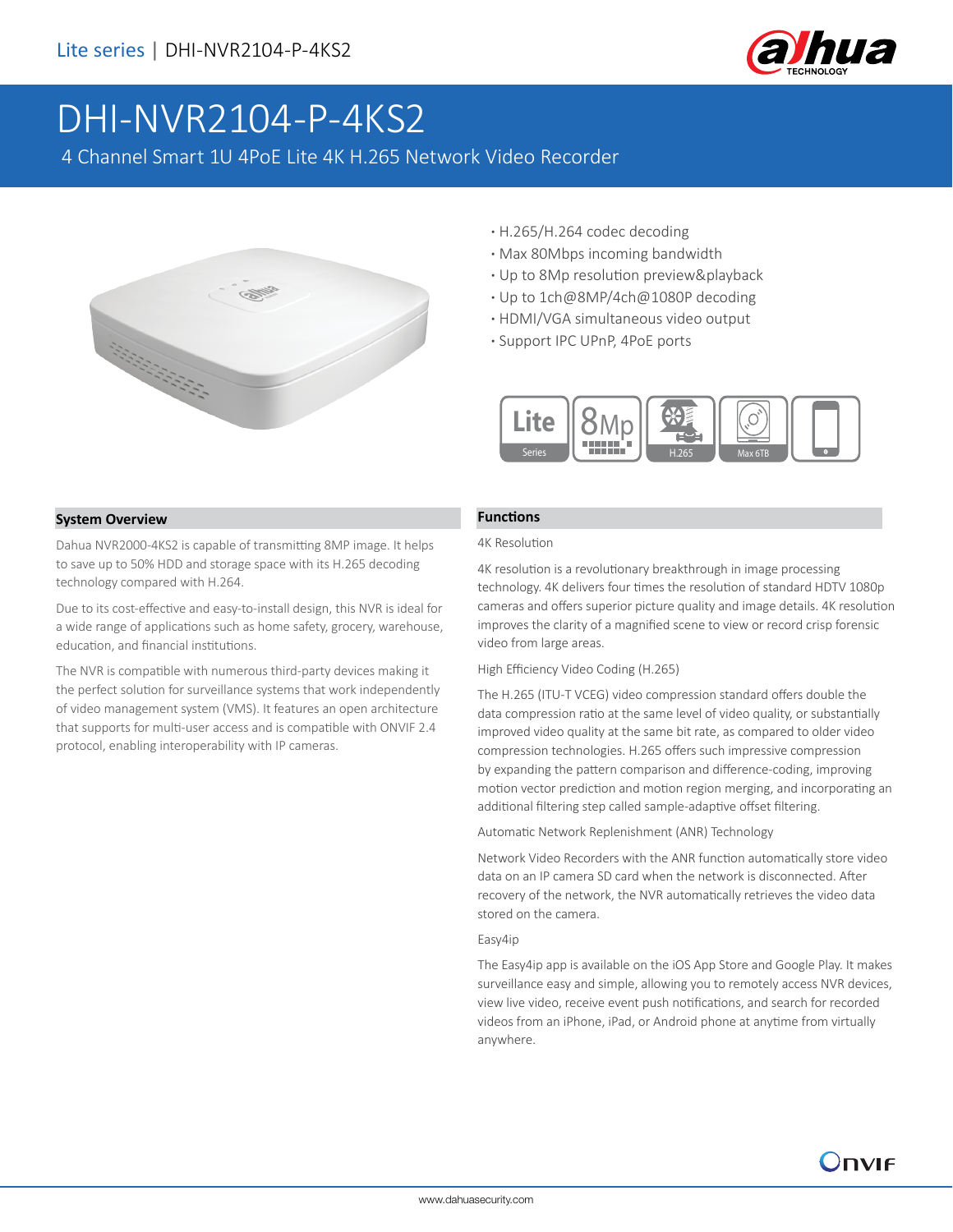## Lite Series | DHI-NVR2104-P-4KS2

| <b>Technical Specification</b> |                                                                               |  |
|--------------------------------|-------------------------------------------------------------------------------|--|
| System                         |                                                                               |  |
| <b>Main Processor</b>          | Dual-core embedded processor                                                  |  |
| <b>Operating System</b>        | <b>Embedded LINUX</b>                                                         |  |
| Audio and Video                |                                                                               |  |
| IP Camera Input                | 4 Channel                                                                     |  |
| Two-way Talk                   | 1 Channel Input, 1 Channel Output, RCA                                        |  |
| Display                        |                                                                               |  |
| Interface                      | 1 HDMI, 1 VGA                                                                 |  |
| Resolution                     | HDMI: 3840×2160, 1920×1080, 1280×1024,<br>1280×720                            |  |
|                                | VGA: 1920×1080, 1280×1024, 1280×720                                           |  |
| Decoding Capacity              | 1ch@8MP 30fps, 4ch@1080P 30fps                                                |  |
| Multi-screen Display           | 1/4                                                                           |  |
| <b>OSD</b>                     | Camera title, Time, Camera lock, Motion detection,<br>Recording               |  |
| Recording                      |                                                                               |  |
| Compression                    | H.265/H.264                                                                   |  |
| Resolution                     | 8MP/6MP/5MP/4MP/3MP/1080P/720P/D1&etc.                                        |  |
| Record Rate                    | 80Mbps                                                                        |  |
| <b>Bit Rate</b>                | 16Kbps ~ 20Mbps Per Channel                                                   |  |
| <b>Record Mode</b>             | Manual, Schedule(Regular(Continuous), MD, Stop                                |  |
| Record Interval                | 1~120 min (default: 60 min), Pre-record: 1~30 sec,<br>Post-record: 10~300 sec |  |
| Video Detection and Alarm      |                                                                               |  |

| <b>Trigger Events</b>    | Recording, PTZ, Tour, Video Push, Snapshot, and<br><b>Screen Tips</b>                                                                                               |  |
|--------------------------|---------------------------------------------------------------------------------------------------------------------------------------------------------------------|--|
| Video Detection          | Motion Detection, MD Zones: 396 (22 × 18),<br>and Tampering                                                                                                         |  |
| Alarm input              | N/A                                                                                                                                                                 |  |
| <b>Relay Output</b>      | N/A                                                                                                                                                                 |  |
| Playback and Backup      |                                                                                                                                                                     |  |
| Sync Playback            | 1/4                                                                                                                                                                 |  |
| Search Mode              | Time /Date, MD and Exact Search<br>(accurate to second)                                                                                                             |  |
| <b>Playback Function</b> | Play, Pause, Stop, Rewind, Fast play, Slow Play, Next<br>File, Previous File, Next Camera, Previous Camera,<br>Full Screen, Shuffle, Backup Selection, Digital Zoom |  |
| Backup Mode              | USB Device/Network                                                                                                                                                  |  |
|                          |                                                                                                                                                                     |  |

| Third-party Support            |                                                                                                                                                 |  |
|--------------------------------|-------------------------------------------------------------------------------------------------------------------------------------------------|--|
| Third-party Support            | Arecont Vision, AXIS, Bosch, Brickcom, Canon,<br>CP Plus, Dynacolor, Honeywell, Panasonic, Pelco,<br>Samsung, Sanyo, Sony, Videotec, and more   |  |
| Network                        |                                                                                                                                                 |  |
| Interface                      | 1 RJ-45 port (10/100Mbps)                                                                                                                       |  |
| PoE                            | 4 ports (IEEE802.3at/af)                                                                                                                        |  |
| <b>Network Function</b>        | HTTP/HTTPS, TCP/IP, IPv4/IPv6, RTSP, UDP, NTP,<br>DHCP, DNS, IP Filter, DDNS, IP Search(Support Dahua<br>IP camera, DVR, NVS and etc.), Easy4ip |  |
| <b>Optical Fiber Interface</b> | N/A                                                                                                                                             |  |
| Max. User Access               | 128 users                                                                                                                                       |  |
| <b>Smart Phone</b>             | iPhone, iPad, Android                                                                                                                           |  |
| Interoperability               | ONVIF 2.4, SDK, CGI                                                                                                                             |  |
| Storage                        |                                                                                                                                                 |  |
| <b>Internal HDD</b>            | 1 SATA III Port, up to 6TB capacity for each HDD                                                                                                |  |
| <b>HDD Mode</b>                | Single                                                                                                                                          |  |
| eSATA                          | N/A                                                                                                                                             |  |
| Auxiliary Interface            |                                                                                                                                                 |  |
| <b>USB</b>                     | 2 ports (2 Rear USB2.0)                                                                                                                         |  |
| <b>RS232</b>                   | N/A                                                                                                                                             |  |
| <b>RS485</b>                   | N/A                                                                                                                                             |  |
| Electrical                     |                                                                                                                                                 |  |
| Power Supply                   | Single, DC48V/1.25A                                                                                                                             |  |
| Power Consumption              | NVR: <5.3W (without HDD)                                                                                                                        |  |
|                                | PoE: Max 25.5w for single port, 50w in total                                                                                                    |  |
| Environmental                  |                                                                                                                                                 |  |
| <b>Operating Conditions</b>    | -10°C ~ +55°C (+14°F ~ +131°F), 86 ~ 106kpa                                                                                                     |  |
| <b>Storage Conditions</b>      | -20°C ~ +70°C (-4°F ~ +158°F), 0 ~ 90% RH                                                                                                       |  |
| Construction                   |                                                                                                                                                 |  |
| Dimensions(W×D×H)              | Smart 1U, 204.6mm×204.6mm×45.6mm<br>$(8.1" \times 8.1" \times 1.8")$                                                                            |  |
| Net Weight                     | 0.45kg (0.99 lb) (without HDD)                                                                                                                  |  |
| Gross Weight                   | 1.5kg(3.31 lb)(without HDD)                                                                                                                     |  |
| Certifications                 |                                                                                                                                                 |  |
| СE                             | EN55032, EN55024, EN50130-4, EN60950-1                                                                                                          |  |
| FCC                            | Part 15 Subpart B, ANSI C63.4-2014                                                                                                              |  |
| UL                             | UL60950-1                                                                                                                                       |  |